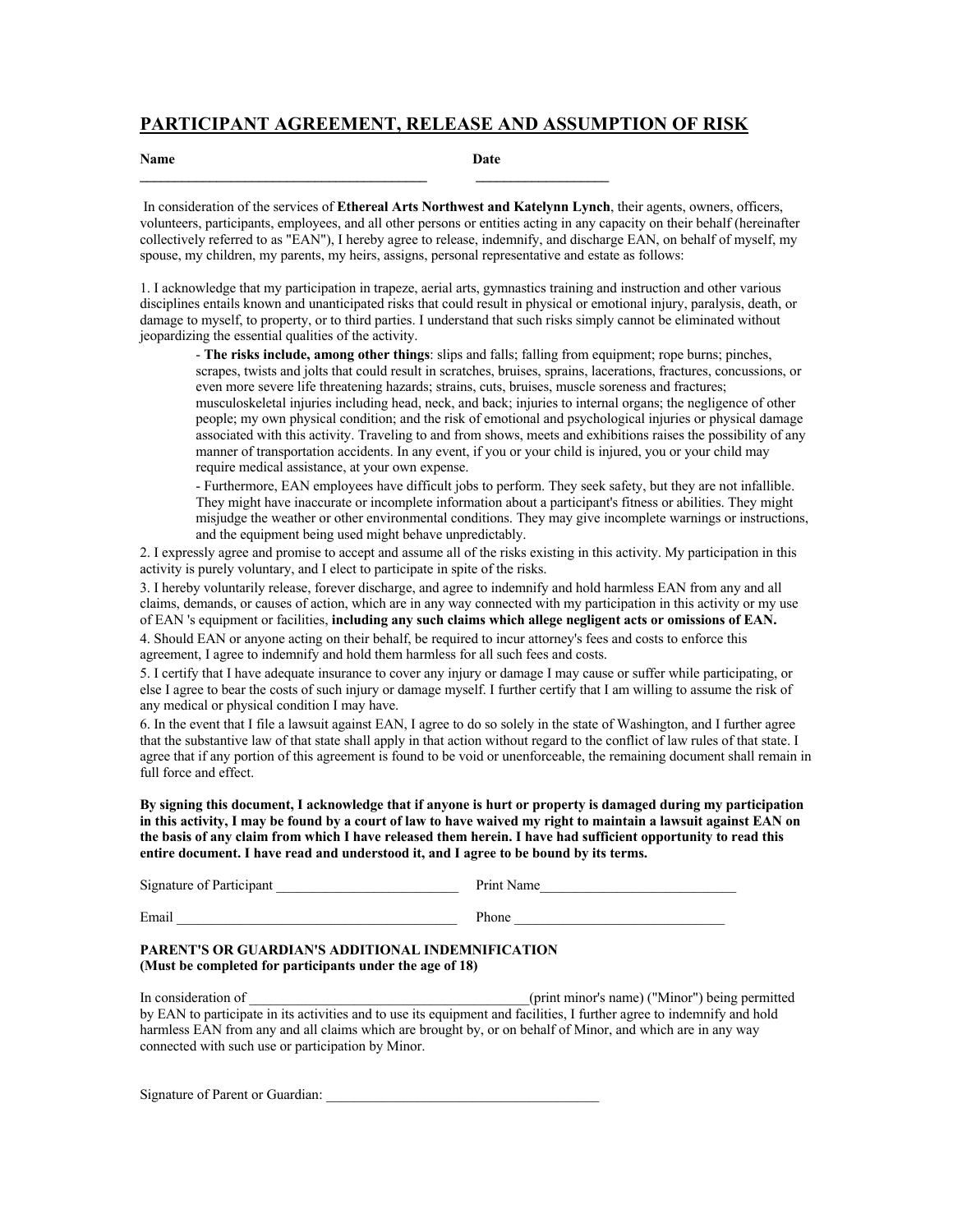#### **Student Name: \_\_\_\_\_\_\_\_\_\_\_\_\_\_\_\_\_\_\_\_\_\_\_\_\_\_\_\_\_\_\_\_**

| <b>Medical Information</b>                                                    |
|-------------------------------------------------------------------------------|
| Do you have any of the following conditions?                                  |
| Asthma                                                                        |
| Joint Injuries                                                                |
| Vision or Hearing impairment                                                  |
| Orthodontic appliances                                                        |
| Epilepsy                                                                      |
| Back injuries                                                                 |
| Recent surgery                                                                |
| Any other medical, learning, or sensory problems of which we should be aware? |
| If yes to any of the above, please explain:                                   |

I represent that I have fully and accurately completely the medical information section of this form and assert that I have no physical condition that would prevent or endanger me during my participation. In the event of an injury, I authorize EAN and its employees, agents, or those they deem fit, to administer first aid, transport me to a hospital, initiate medical treatment, and hold me until my emergency contact can be notified.

Signature: \_\_\_\_\_\_\_\_\_\_\_\_\_\_\_\_\_\_\_\_\_\_\_\_\_\_\_\_\_\_\_\_\_ Date: \_\_\_\_\_\_\_\_\_\_\_\_\_\_\_\_\_\_

Signature of Parent or Guardian *(required for students under the age of 18*): \_\_\_\_\_\_\_\_\_\_\_\_\_\_\_\_\_\_\_\_\_\_\_\_\_\_\_\_\_\_\_\_\_\_\_\_\_\_\_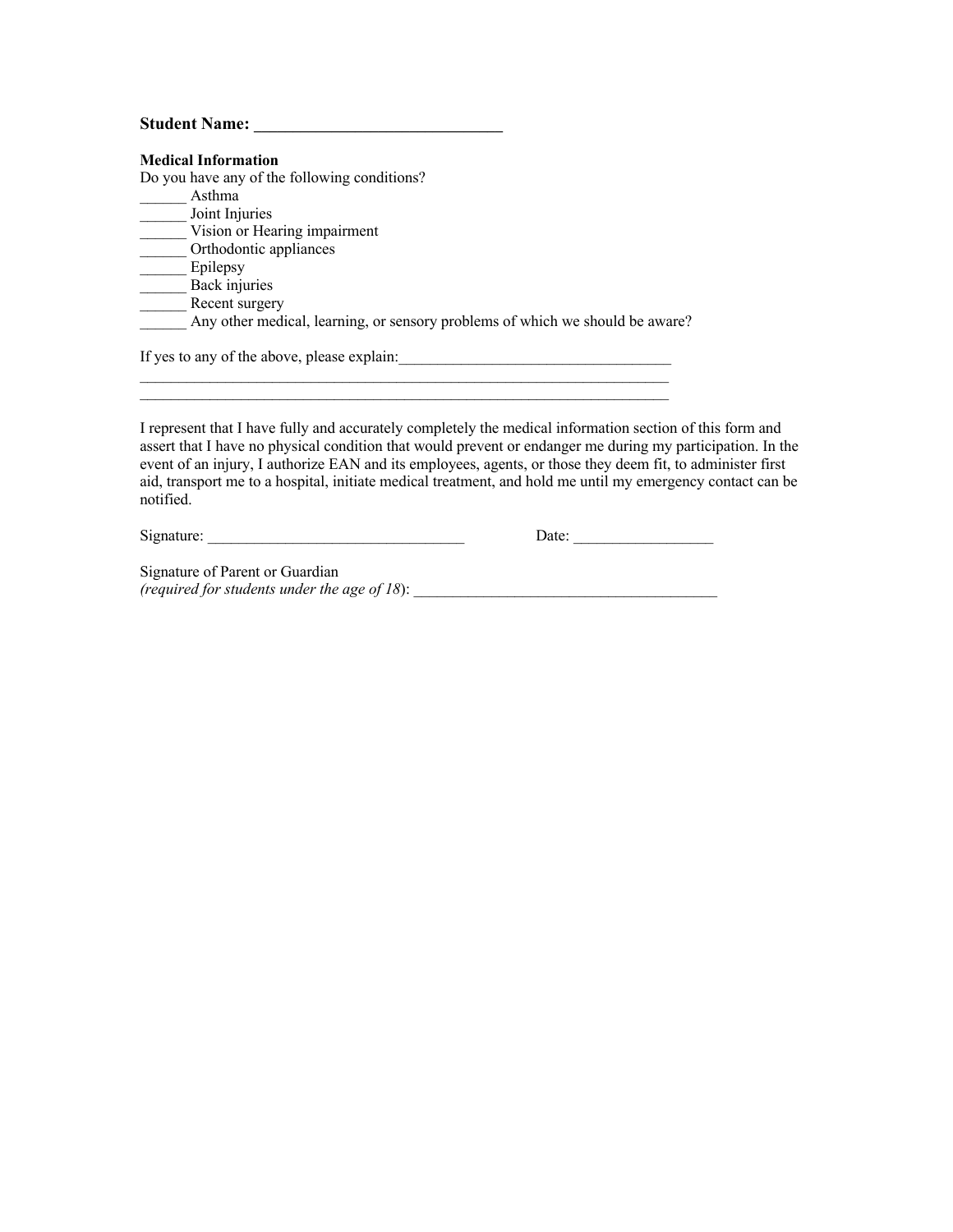# **EMERGENCY CONTACT FORM**

| <b>Personal Contact Info:</b>                                                    |  |
|----------------------------------------------------------------------------------|--|
|                                                                                  |  |
|                                                                                  |  |
| Home Telephone # ______________________________Cell # __________________________ |  |
| <b>Emergency Contact Info:</b>                                                   |  |
|                                                                                  |  |
|                                                                                  |  |
|                                                                                  |  |
| Home Telephone # _______________________________Cell # _________________________ |  |
| Work Telephone # ____________________________ Employer _________________________ |  |
|                                                                                  |  |
|                                                                                  |  |
|                                                                                  |  |
| Home Telephone # _______________________________Cell # _________________________ |  |
| Work Telephone # ________________________________Employer ______________________ |  |
| <b>Medical Contact Info:</b>                                                     |  |
|                                                                                  |  |
|                                                                                  |  |
|                                                                                  |  |
|                                                                                  |  |
| Any Pre-existing Medical Issues (not mentioned previously in waiver):            |  |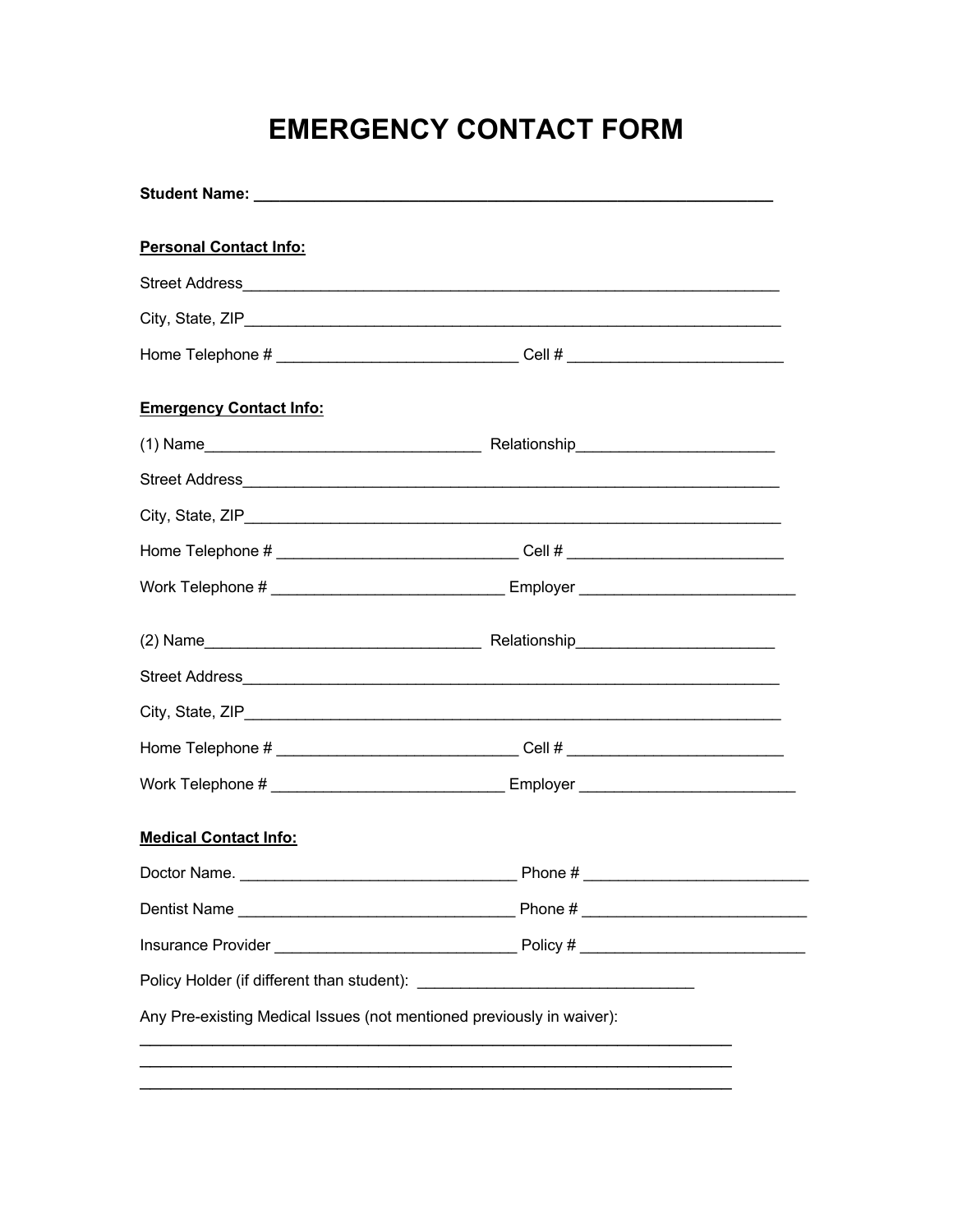I have voluntarily provided the above contact information and authorize Ethereal Arts Northwest and its representatives to contact any of the above on my behalf in the event of an emergency.

**Signature** \_\_\_\_\_\_\_\_\_\_\_\_\_\_\_\_\_\_\_\_\_\_\_\_\_\_ **Date** \_\_\_\_\_\_\_\_\_\_\_\_\_\_\_\_\_\_\_\_\_\_\_\_\_\_\_\_\_\_\_\_\_\_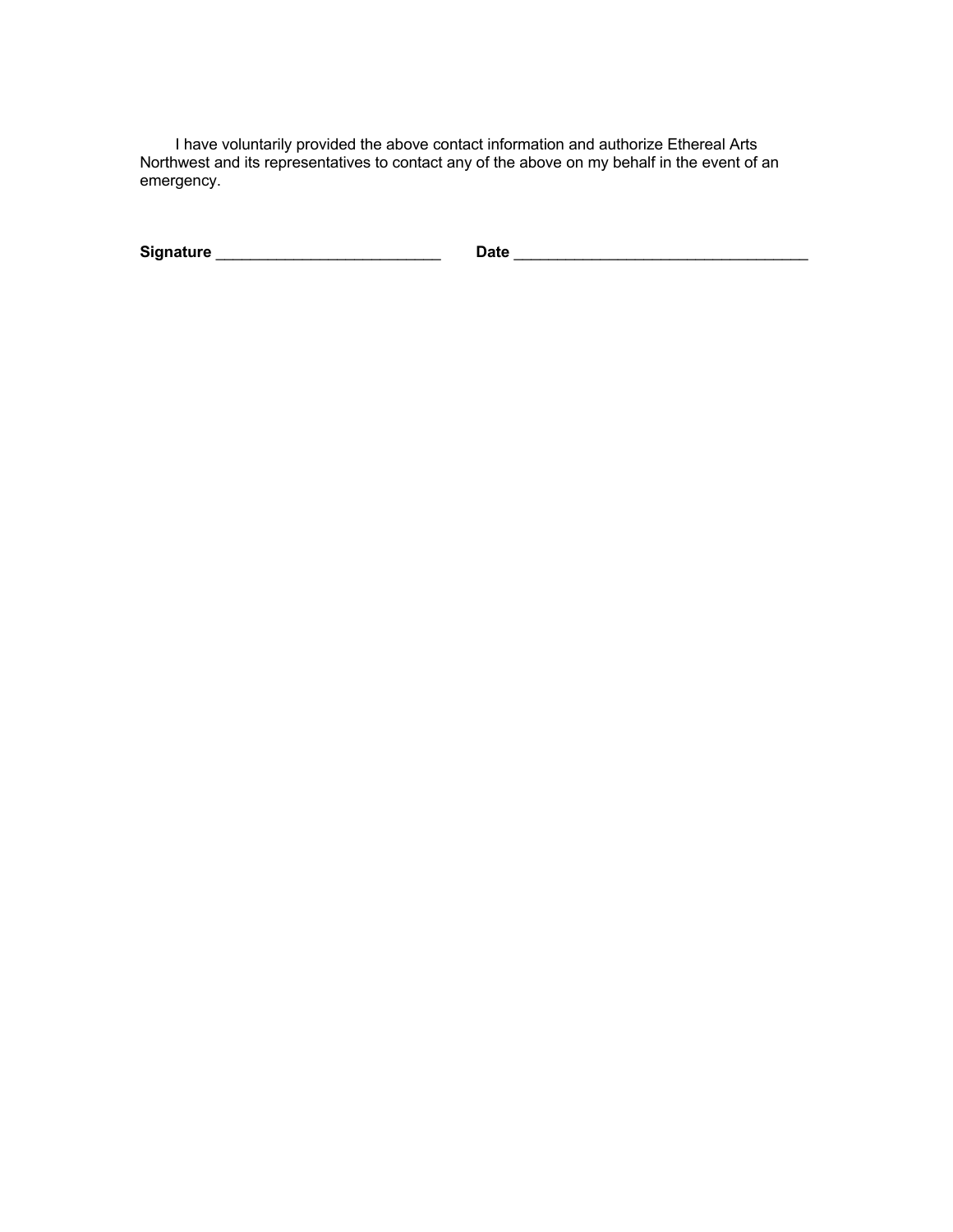## **Covid 19 Waiver**

In consideration of the services provided by Ethereal Arts Northwest LLC., the facility, their agents, owners, officers, volunteers, participants, employees, independent contractors, volunteers, interns, and all other persons or entities acting in any capacity on their behalf (hereinafter collectively referred to as "Releasees"), I represent that I am in good health and have had no known exposure to COVID-19 and no symptoms of COVID-19, including [**Spiked temperature or fever of any kind over 100 degrees, sore throat, cough, chills, shortness of breath, fatigue, congestion or runny nose, nausea or vomiting, diarrhea, muscle or body soreness not associated with aerial acrobatics, abnormal headache**], for 14 days prior to attending the facility. I acknowledge that if I believe I have had any exposure to COVID-19, I will immediately cease attendance at the facility until I can again warrant that I have had no known exposure for the 14 day period and alert the facility if I have been on the premises since my exposure.

The facility is making its best efforts to reduce the risk of transmission of COVID-19. But the safety of the community is in the hands of every one of us. I expressly agree and promise to abide by the safety precautions [AS FOLLOWS: **Washing my hands before and after class, not touching my face during class, staying a safe 6 feet away from anyone not in my immediate household until deemed safe to do so, and will use my own apparatus is available.**].

I am aware that training during and after the COVID-19 pandemic involves certain inherent risks, dangers and hazards, which can result in serious infection, personal injury or death. I further acknowledge, understand, appreciate, and agree that my participation may result in possible exposure to and illness from COVID-19. While protocols and personal discipline may reduce this risk, the risk of serious injury, illness, and even death is not possible to fully mitigate.

I hereby freely agree, to assume and accept all known and unknown risks of exposure to COVID-19, even arising from the negligence of the releasees or others and assume full responsibility for my participation. I further recognize and acknowledge that the risks inherent in training can be greatly reduced by: [Fill out or reference the other documents/procedures you have distributed]

I hereby waive, release, and discharge all claims that I have or may have in the future, and covenant not to sue your business, its administrators, directors, agents, officers, volunteers, employees, contractors, other participants, any sponsors, advertisers, owners, and lessors of the premises on which the activity takes place (each considered one of the "releasees" herein) from all liability, claims, demands, losses, damages, on my account caused or alleged to be caused in whole or in part by the negligence of the releasees or otherwise, including negligent rescue operations.

I further agree that if, despite this release, waiver of liability, and assumption of risk, I or anyone on my behalf makes a claim against any of the releasees, I will indemnify,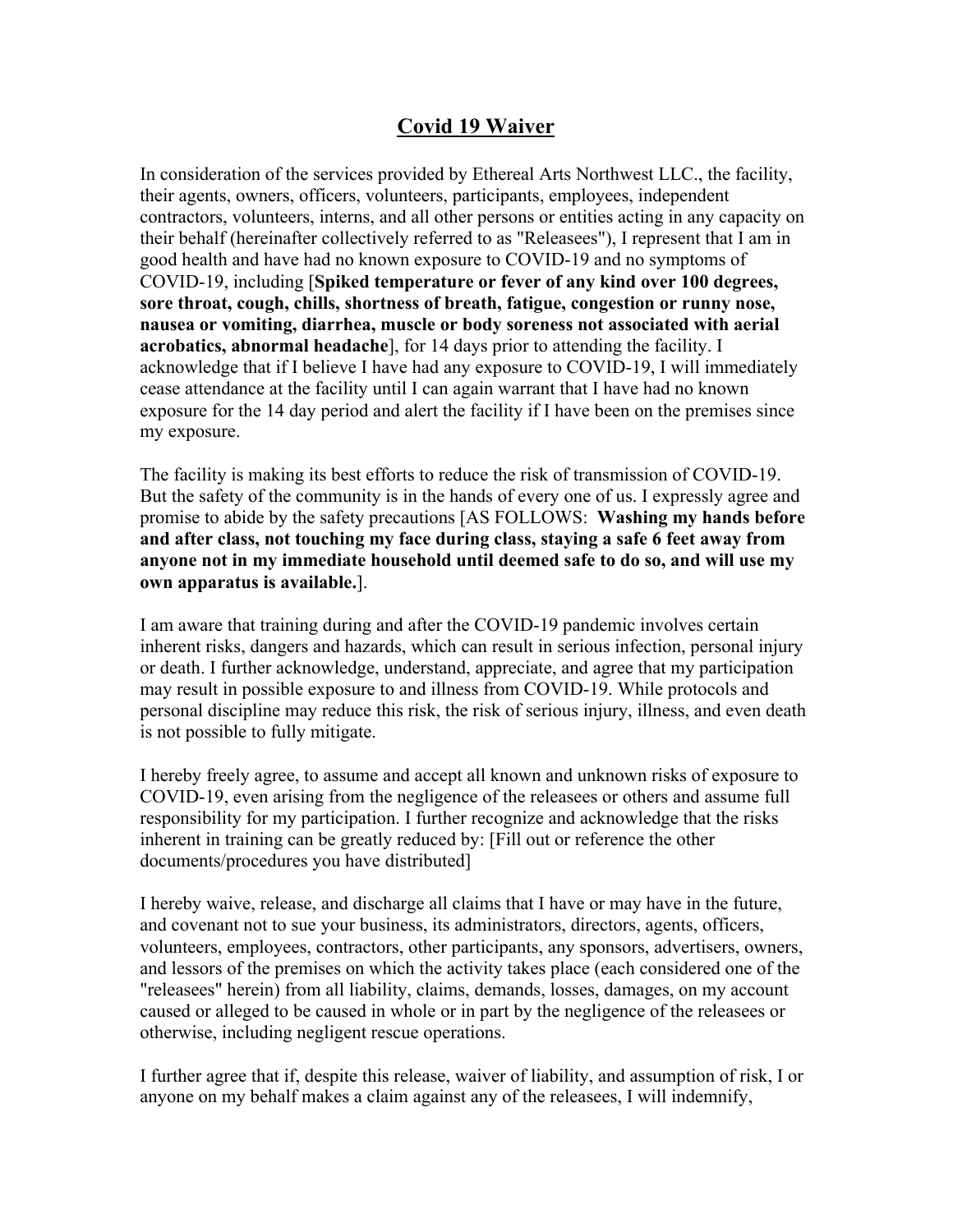defend, and hold harmless each of the releasees from any loss, liability, damage, or cost, including attorneys' fees, which any of the aforementioned may incur as a result of such a claim.

I accept for use as-is the equipment to be used in activities governed by this agreement.

I have read this Agreement and I fully understand its terms. I understand that I am giving up substantial rights, including my right to sue the facility and its staff for injuries resulting from the inherent risks of training during and after the COVID-19 pandemic, and the ordinary negligence of the facility and staff. I further acknowledge that I am signing this agreement freely and voluntarily, without inducement or assurance of any nature, and intend my signature to be a complete and unconditional release of all liability to the greatest extent allowed by the laws of the state of WA.

I, hereby covenant and promise that I am the minor's parent and/or legal guardian, and on behalf of myself and the minor, understand the nature of the above referenced activities and the minor's health, experience, and capabilities and believe the minor to be able to participate in such activity safely. I understand the risk of exposure to injury and/or infectious diseases including COVID-19, for myself and my child, as a participant, spectator, classes, and/or presence at the facility. I hereby waive, release, discharge, and covenant not to sue, and agree to defend, indemnify, and hold harmless each of the releasees from all liability, claims, demands, losses or damages on the minor's or my account which were caused or alleged to be cause in whole or in part by the negligence of the releasees or otherwise, including but not limited to injury, negligent rescue operations, and/or exposure to infectious diseases and I further agree that if, despite this release, I, the minor, or anyone else on the minor's behalf makes a claim against any of the above releasees, I will defend, indemnify, and hole harmless each of the releasees from any litigation expenses, attorneys' fees, loss liability, damage, or cost which any releasee may incur as the result of any such claim.

In consideration of the constant of the consideration of the constant of the constant of the constant of the constant of the constant of the constant of the constant of the constant of the constant of the constant of the c ("Minor") being permitted by the facility to participate in its activities and to use its equipment and facilities, I further agree to indemnify and hold harmless the facility from any and all claims which are brought by, or on behalf of Minor, and which are in any way connected with such use or participation by Minor.

Governing Law, forum, and consent to jurisdiction. This Agreement, and all claims or causes of action (whether in contract, tort or statute) that may be based upon, arise out of or relate to this Agreement, or the negotiation, execution or performance of this Agreement (including any claim or cause of action based upon, arising out of or related to any representation or warranty made in or in connection with this Agreement or as an inducement to enter into this Agreement), shall be governed by, and enforced in accordance with, the internal laws of the State of WA, including its statutes of limitations and without regard to its choice of law principles. The undersigned herein irrevocably consents to the jurisdiction of the courts in the state of WA, which shall be the sole forum for the resolution of any disputes that arise out of or relate to the parties' relationship.